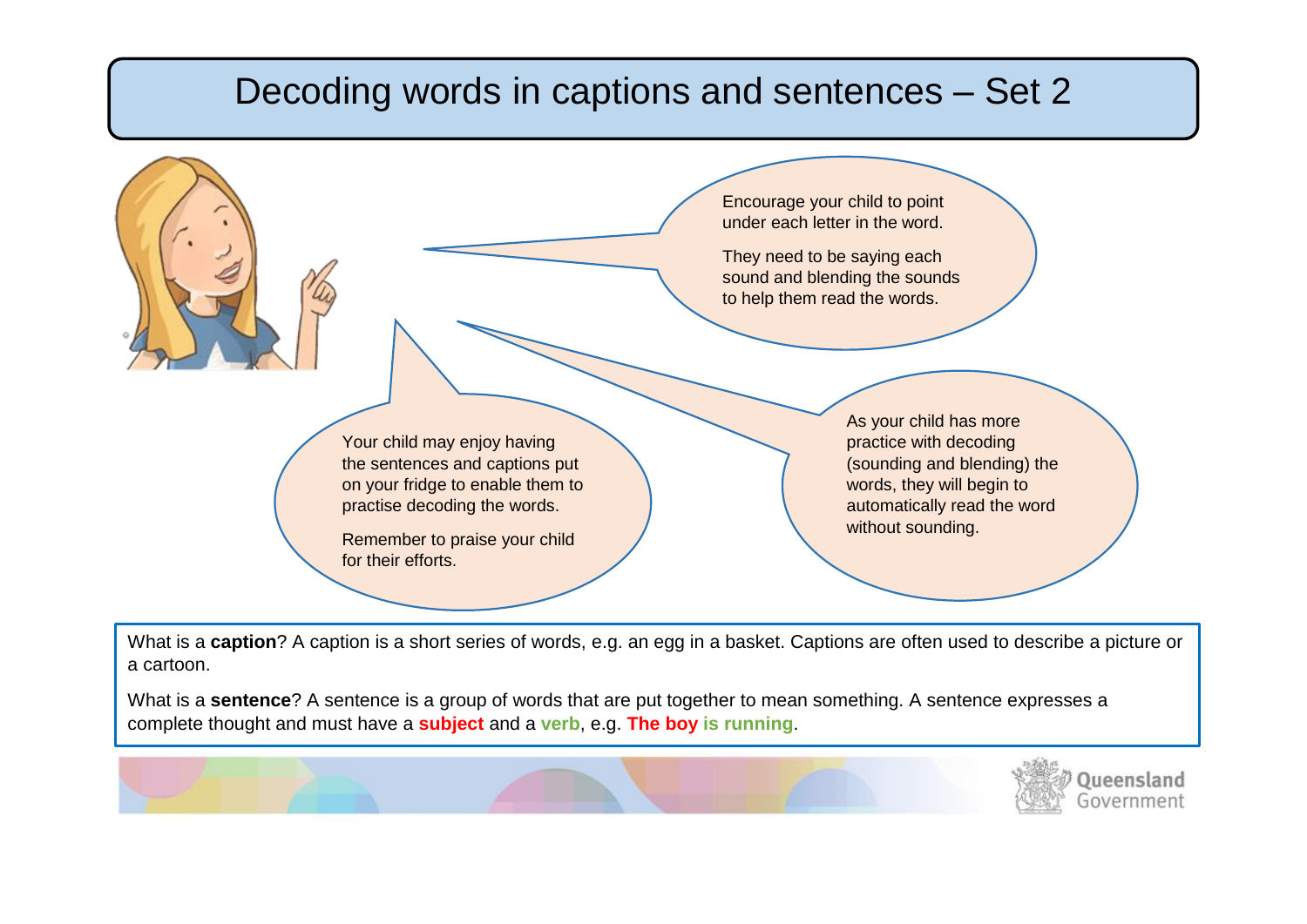$$
\underbrace{\underbrace{\underbrace{\text{got to the top}}_{\text{get off the bus}}}_{\text{I go to the log hut.}}\n \begin{array}{|c|c|}\n \hline\n \end{array}
$$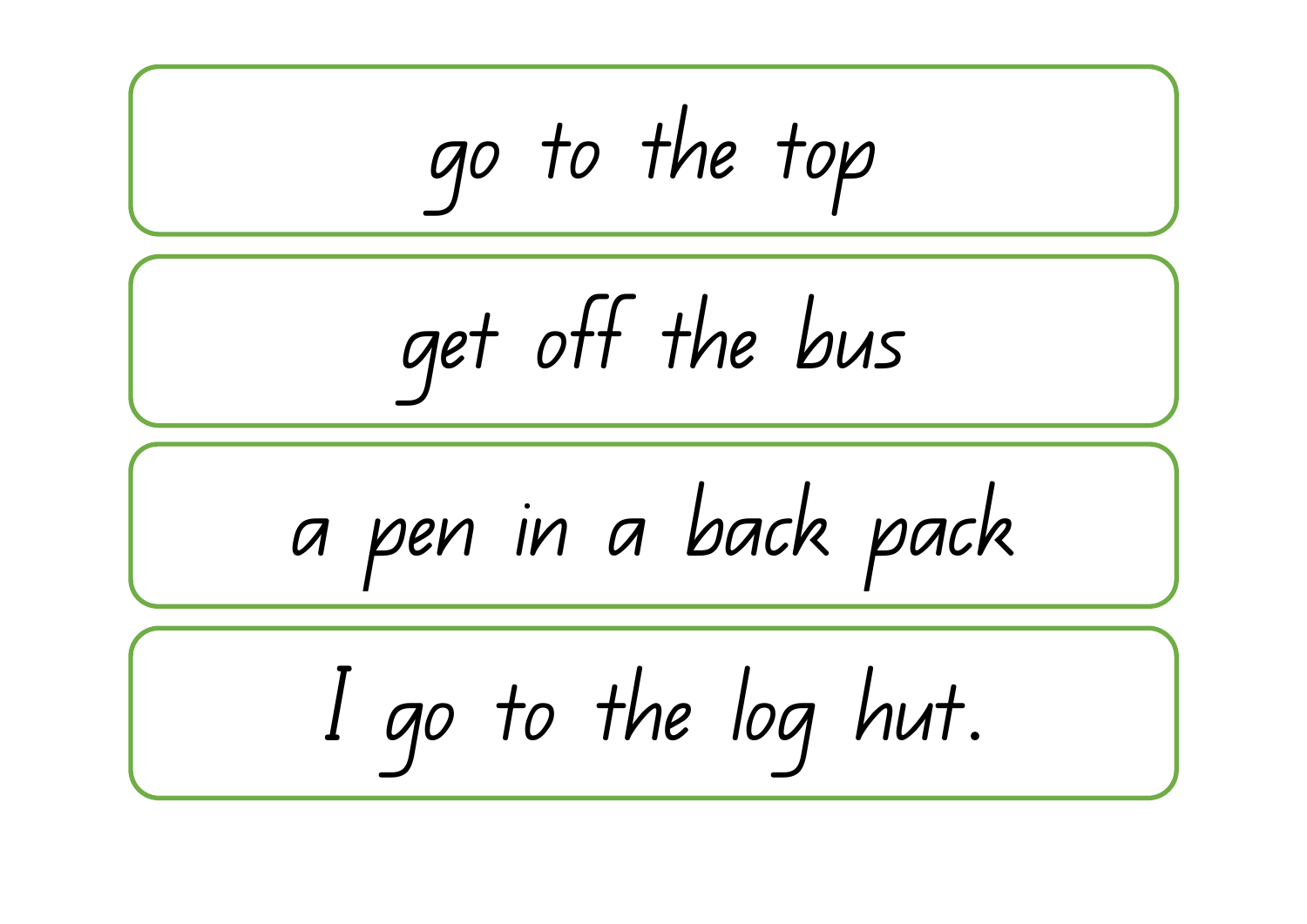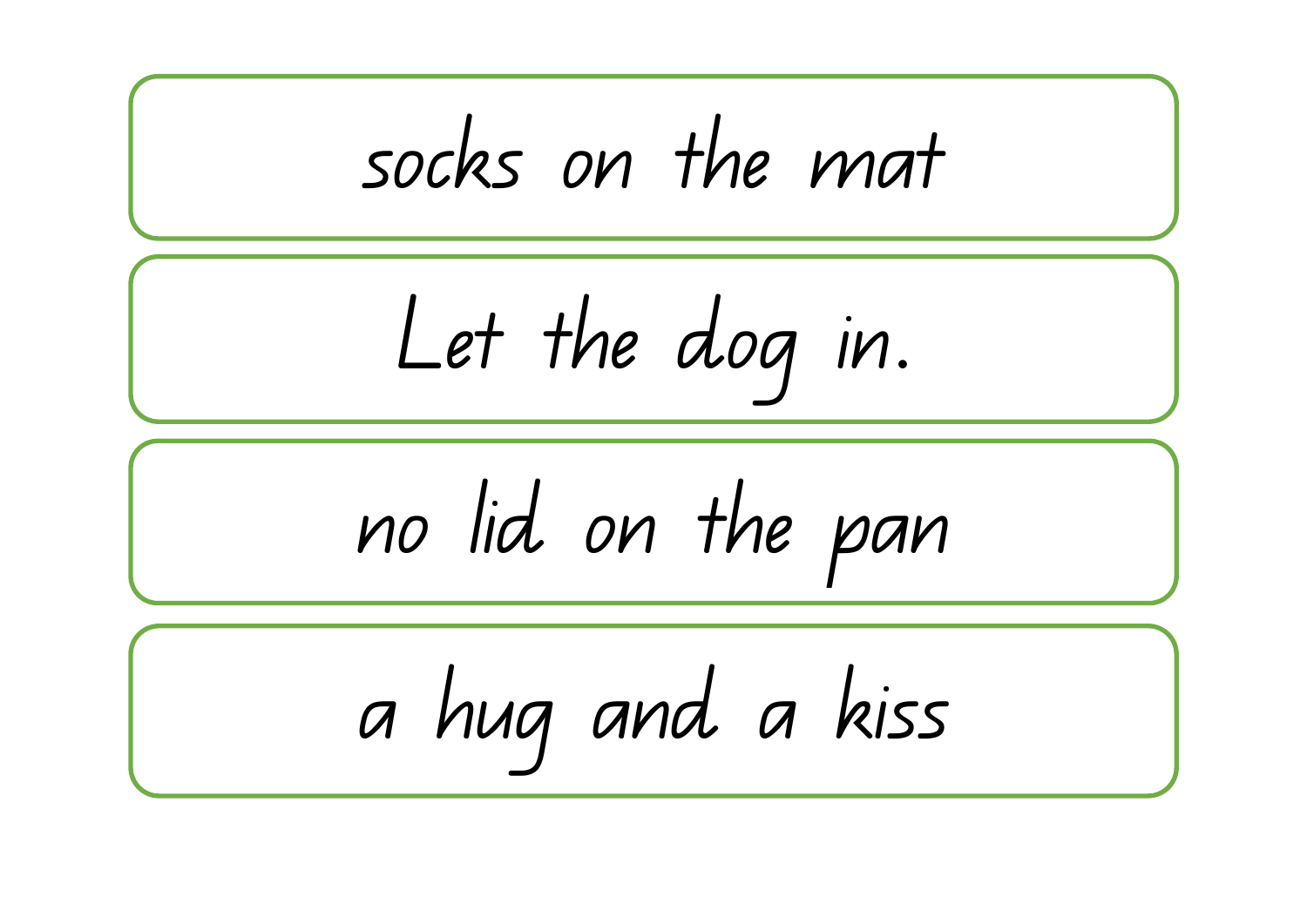a run in the hot sun a fat cat on a bed sit on the big rock an egg in an egg cup